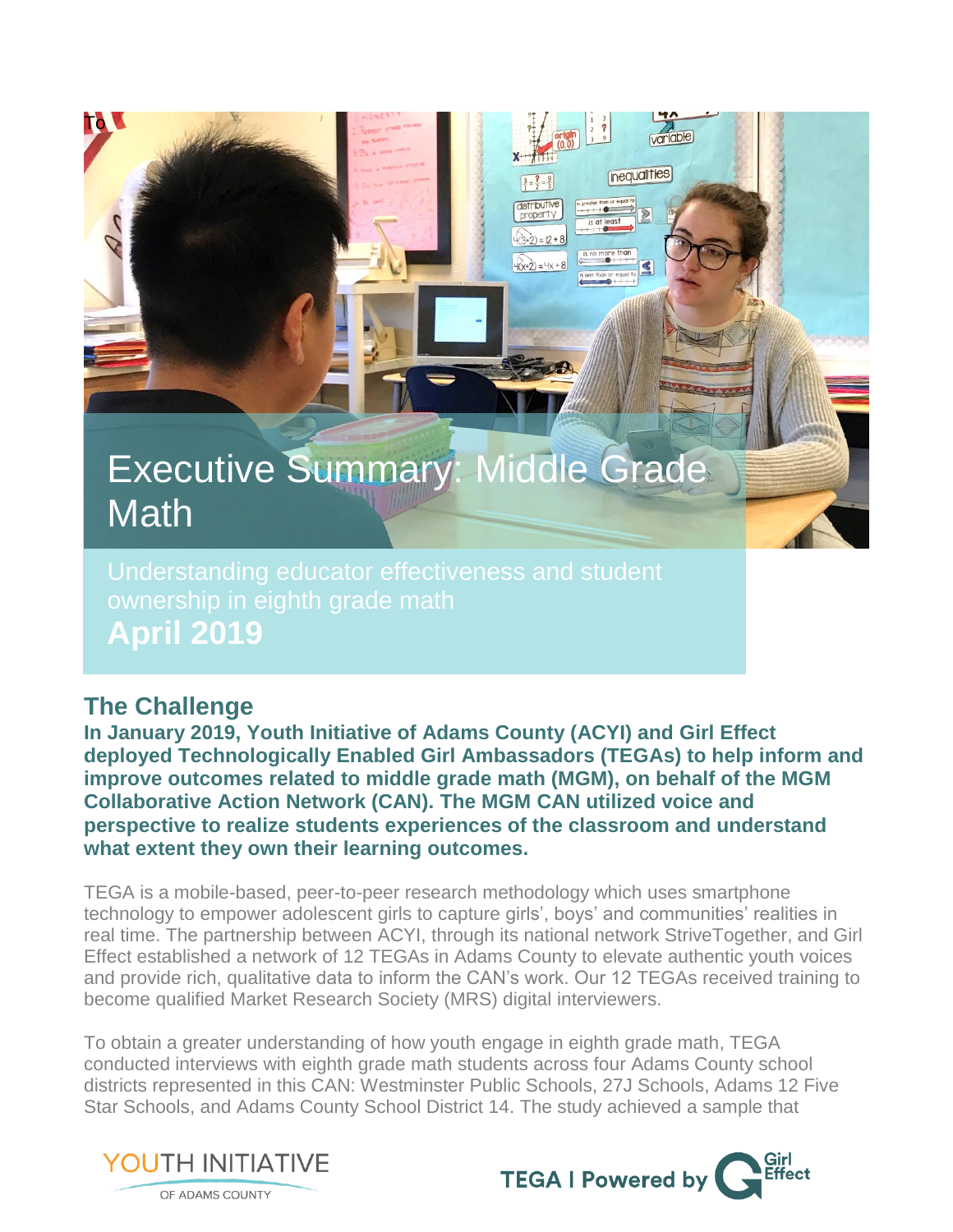represented a range of students, including 40 students who were receiving a 'C' grade or lower, and 32 students with 'C' grade or higher.

The specific objectives of this study were to:

- Understand how eighth grade math students learn;
- Recognize eighth grade math students' involvement in the learning process; and
- Identify which strategies are most effective for eighth grade math students.

This executive summary identifies the key findings from this research in three thematic sections:

The learning environment



Student ownership & efficacy



### **The Learning Environment**

#### **The classroom environment plays a central role to student ability. The noise level, classroom layout and seating, and pace of the teaching material contribute to the success of a classroom.**

Students said the challenges in their classrooms mainly stem from noise and distractions. Students often describe their classes as chaotic, noisy, disruptive, and loud. Students spoke about peers in class who don't listen, talk over teachers and mess around making math class difficult.

*"When I'm in math class I feel distracted because of everybody, like, keeps talking and interrupting the teacher. And so, it's kind of hard to focus on the work."*

*- Girl, 27J (Excelling)*

Extra supports in the classroom were frequently mentioned as a way that educators could, should, and currently do manage the classroom. Many students find that having extra educators in the room helps with supporting a large class size and kids who need help the most.



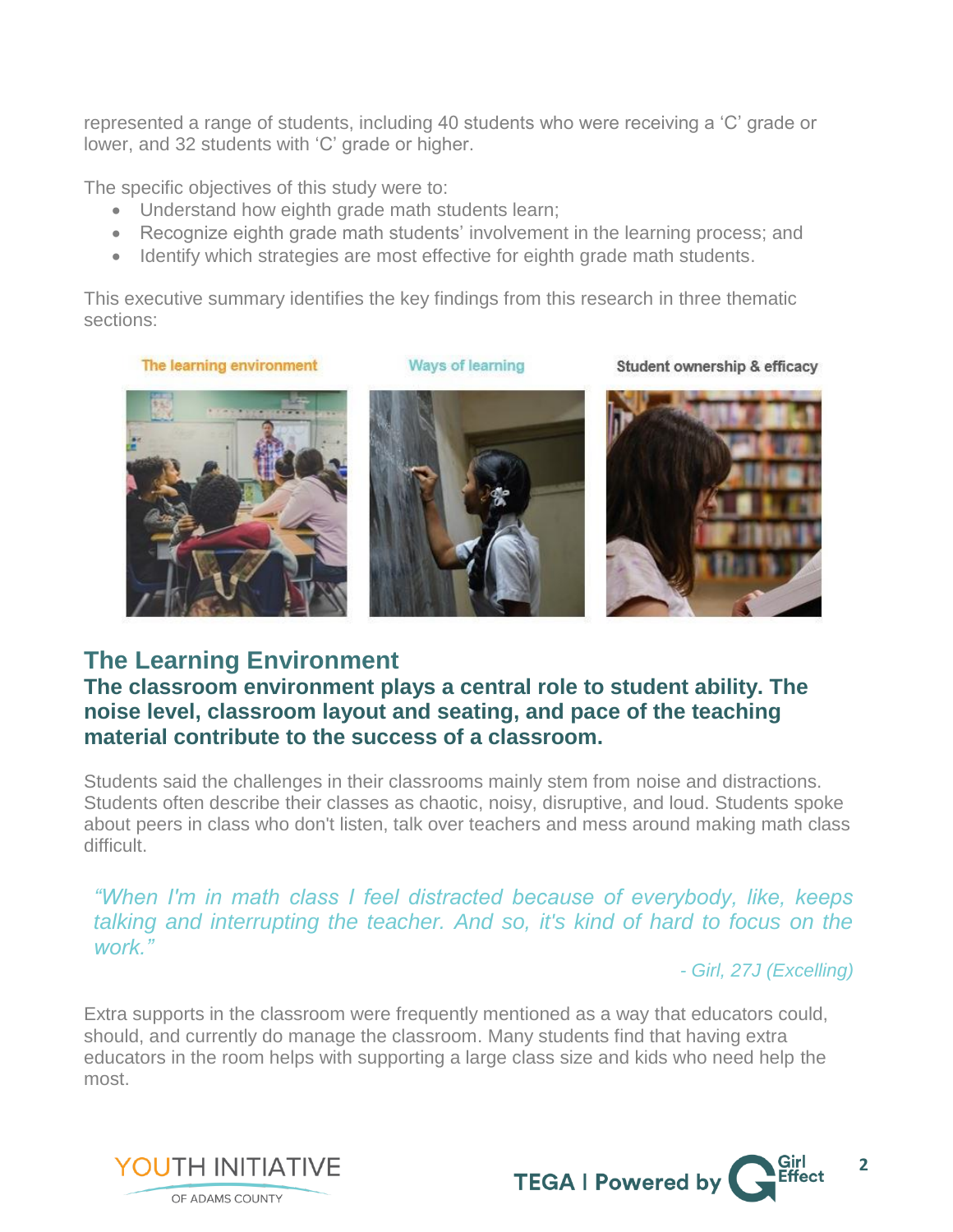Students feel the layout of the classroom requires careful consideration and an intentional seating arrangement. Many suggest that pairs are better than pods.

Like classroom layout, pace is also paramount. Several struggling students asked for teachers to go slower, stating that they accommodate middle range students but don't end up helping those who are struggling.

*"They always go at the kids who – the kids who kind-of-understands pace, instead of going to the kids who don't understand. So, they're not really helping the kids who don't understand."*

*- Girl, Adams 12 (Struggling)*

It is important to note that any behavior change will still be influenced by how conducive the learning environment is to their ability to pay attention. Equally as important, are positive relationships in the classroom, both with the teachers and with peers. This is highly beneficial to creating an environment conducive to learning.

## **Ways of Learning**

#### **Students ranked five ways of learning as their preferred methods: working in pairs, note-taking, one-on-one teacher help, practice and review, and Chromebook or tablets.**

**Working in pairs** is preferred over group work because,

- (1) It is faster to ask a peer than wait for the teacher to come help you;
- (2) More trust can be built between the pairs than in groups; and
- (3) Groups can get rowdy and out of hand and it is easier to stay on task in pairs.

While pairs are preferred, peer work in general is seen as a positive because school is a social environment, and many see learning as a social activity. The majority of students see each other as a resource and want to work with others. It is important to note that students think friends should be separated to limit distractions and that developing trust between buddies is vital to success.

**48 of 72** feel peer work is a highly preferred teaching method

**Students cite the importance of being able to refer to notes** when they are doing homework or when they forget how to do something during class. Note-taking is key to increasing a sense of self-efficacy and decreasing their need for direct help from others.

Students believe note-taking should be required and requested guidance from their teachers on best practices in note-taking.

**YOUTH INITIATIVE** 

OF ADAMS COUNTY

*"It really helps me because if I'm really stuck on something, instead of having to ask someone or ask the teacher, I can just go in my notebook or binder, or wherever it's at, and just look at it." - Girl, Adams 14 (Struggling)*

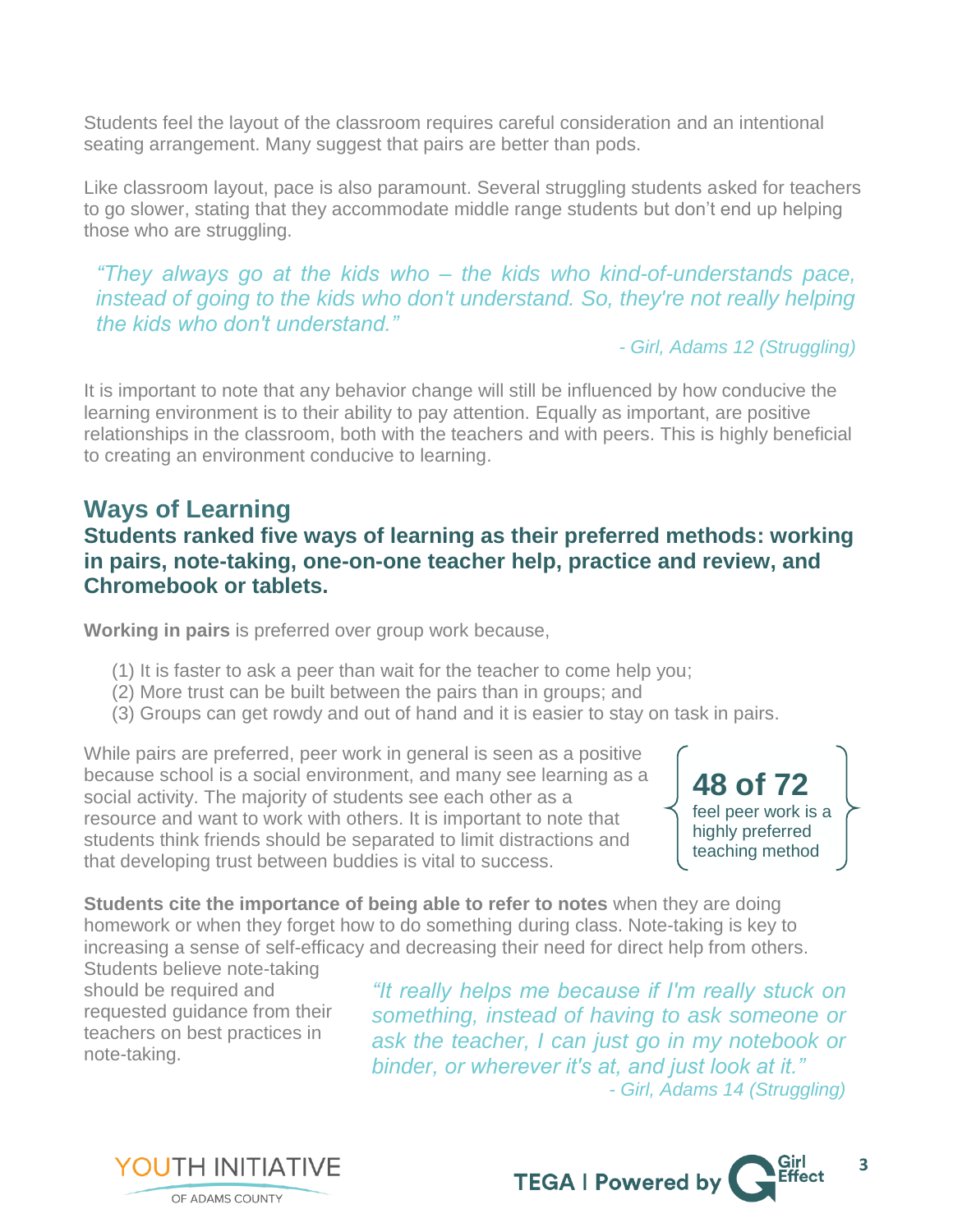**57 of 72** feel 1:1 time with their teacher is a highly preferred teaching method

**One-on-one time with teachers** was seen as very beneficial by many students. They say that one-on-one time can limit distractions from other students, increase a student's ability to focus and allows the student to verify their grasp of the material. It also gives space to ask specific, clarifying questions to correct mistakes.

Although one-on-one is desired, availability of the teacher is

a barrier. Sometimes students' questions go unanswered because the teacher is unable get to them when moving around the classroom. Both struggling and excelling students requested more personalized learning.

*"Cause if you're, like, raising your hand, and there's, like, five people raising their hand, the teacher's going to go to someone else. And then you're, like, uh, forget it, you know, just put your hand down. But if do, like, one-on-one, it would be pretty easy."*

*- Boy, 27J (Struggling)*

**Review is an important aspect of learning math.** Students wish it happened more often because it validates their comprehension of the material. Reviewing can confirm their understanding and improve their perceived self-efficacy and confidence in their math abilities, especially for students who are unsure of their grasp of the material.

*"We learn stuff in 6th and 7th and then summer comes around, we forget all of it and then, when we come back, they expect us to know it. So, if they would go briefly over it that would help."*

*- Boy, 27J (Struggling)*

**Technology is perceived as both positive and negative**, but students clearly delineate when it is most helpful.

According to students, technology should be used for: tracking individual progress gamification of learning, applying learned material, a reward or incentive, instant help when an answer was wrong and to apply concepts to the real world.

Technology should not be used for independent time because without oversight, students become distracted and visit other websites. Students mentioned technology is not a substitute for teachers.

Students were split regarding taking notes using the computer, therefore technology enabled note-taking should be used in a case-by-case basis.



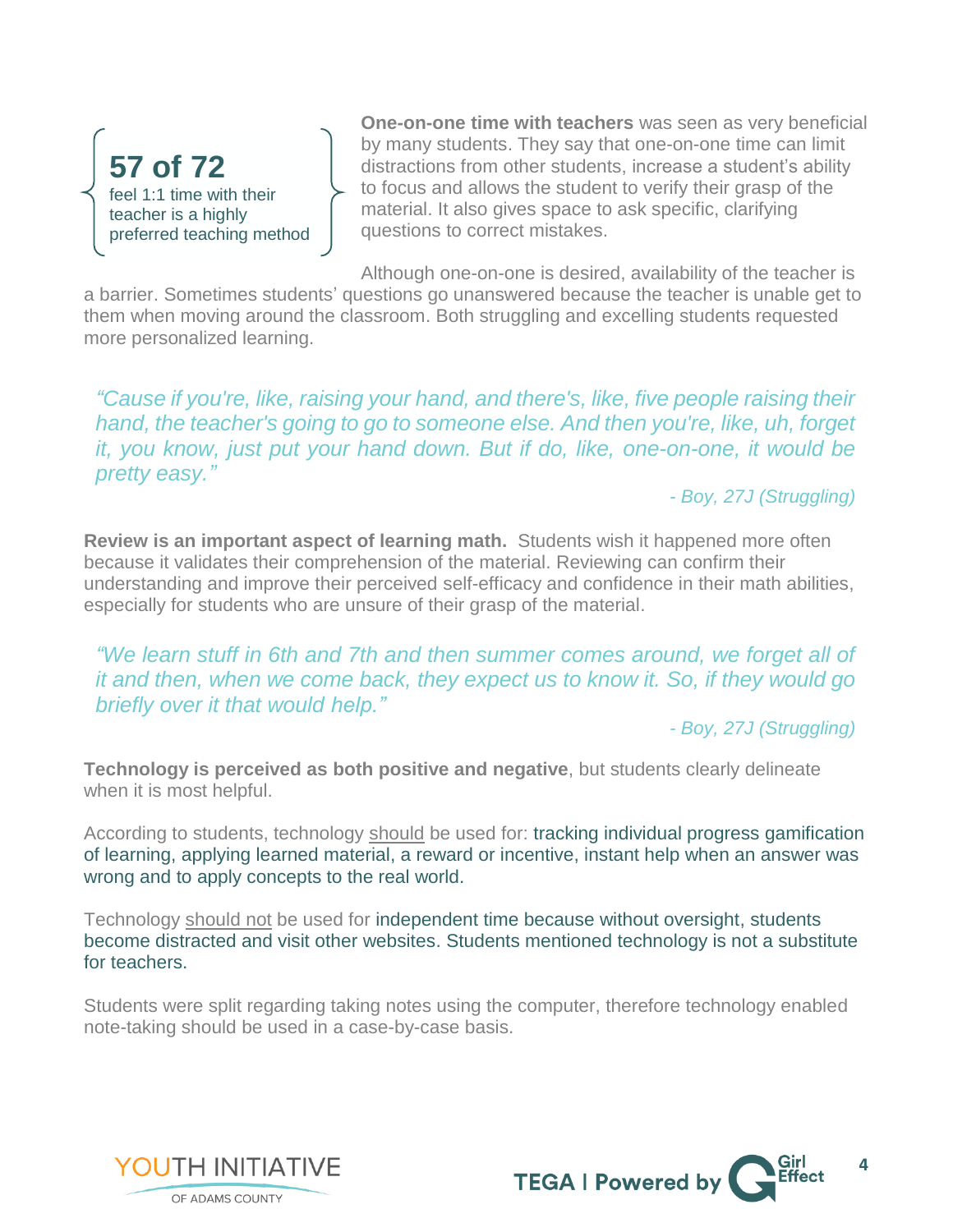## **Student Ownership & Efficacy**

**Students are motivated to learn. However, factors such as the words teachers use to describe the material, the perception of the ability of their peers and opportunities to ask questions of their teachers affect their ability to really take ownership in the classroom.**



Students take ownership over their education and ability. The vast majority are motivated to learn and engage in their learning process; however, they sometimes lack the confidence to put their ownership into practice.

Perceptions of peer ability and classroom social environment determine how students react towards students of a different ability level. This is because many students identify their ability based on perception of others' ability.

This social environment plays out in one of three ways for each student:

- (1) They are more advanced than their peers in their classroom this results in negative feelings towards class.
- (2) They are behind or doing worse that other peers in their class this results in negative feelings towards self or towards the teacher for not providing the support they need.
- (3) Other students have different ways of understanding the material and there is an equal exchange of knowledge and learning based on sharing skills, tools and ways of learning – this results in cooperative and collaborative learning.

Verbiage that entices students to make an effort has a specific connotation. There is a difference when teachers describe upcoming lessons as challenging vs. hard. Students use the term 'hard' when displaying reduced confidence and is sometimes linked to a teacher telling them that the material will be too hard, or too difficult and thereby affecting their sense of self-efficacy. Conversely, students use the term challenging when displaying increased confidence.

*"Because it challenges me, before I wasn't really challenged in my math classes. And now that I get to go to that math class, I actually get challenged and learning, and, um, it's not boring anymore."*

*- Girl, 27J (Excelling)*



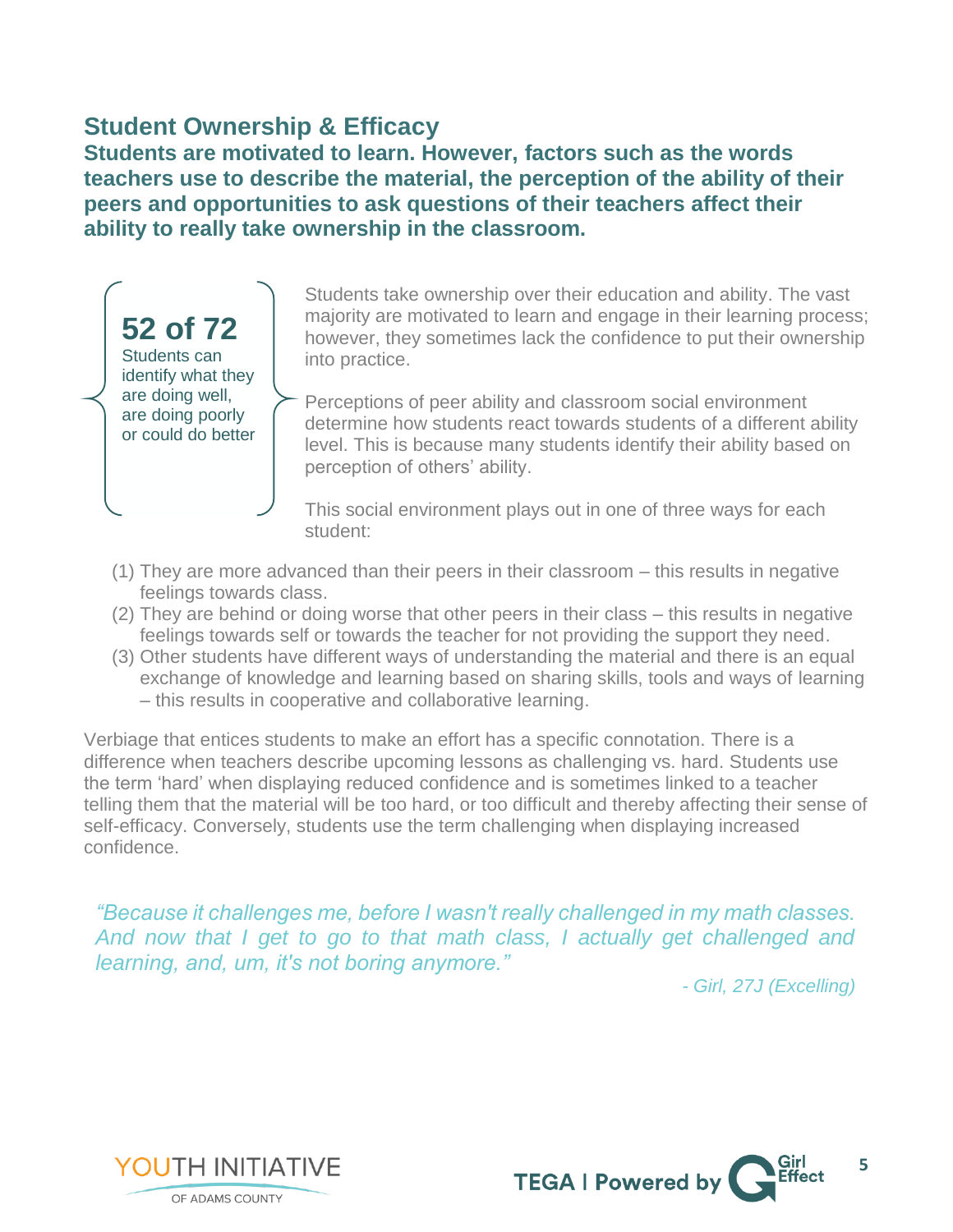Part of student ownership is asking questions in class. As such, youth state that teachers should be open and available to questions from students to ask for help. Furthermore, feelings of being 'bad at math' have more to do with their ability to apply themselves or put in the appropriate effort and less to do with their comprehension of the material.

#### *[TEGA] Why do you think you aren't that good at math?*

*[GIRL] "I don't know, it's just I'm not really good at paying attention, at least when people are yelling over the teacher, or the teacher is always yelling at other kids and lecturing us, and so on. I don't really learn a lot from that. And when I do try to learn, I don't – I'm not good at doing it. So, I try – try to do as best as possible* 

 *-Girl, Adams 14 (Struggling)*

Finally, perceived relevance of eighth grade math is low. Many say that although they will use math in their personal finances, they do not believe eighth grade math will apply to their future.

Only a small number were able to describe the importance of slope or an equation in helping them with careers in aviation or construction.

Yet, students often feel most engaged in class when math is made relevant to their lives, interests, and futures.

#### *[TEGA] Can you tell me the best things your math teacher has done to make you interested in their class and the topics?*

*[BOY] "It was recently but we have this - If we put money in this company's thing, like Nike, and we put 500 and we get 1% of that company, we could - What's it called? We actually - if he could actually show us - if we were to get like 10% of this company, like Adidas or something like that, and he would go and say, ""You make this much money. You lost this much money,"" I think that's pretty cool and we do that like every week. He does those examples."*

 *-Boy, 27J (Struggling)*